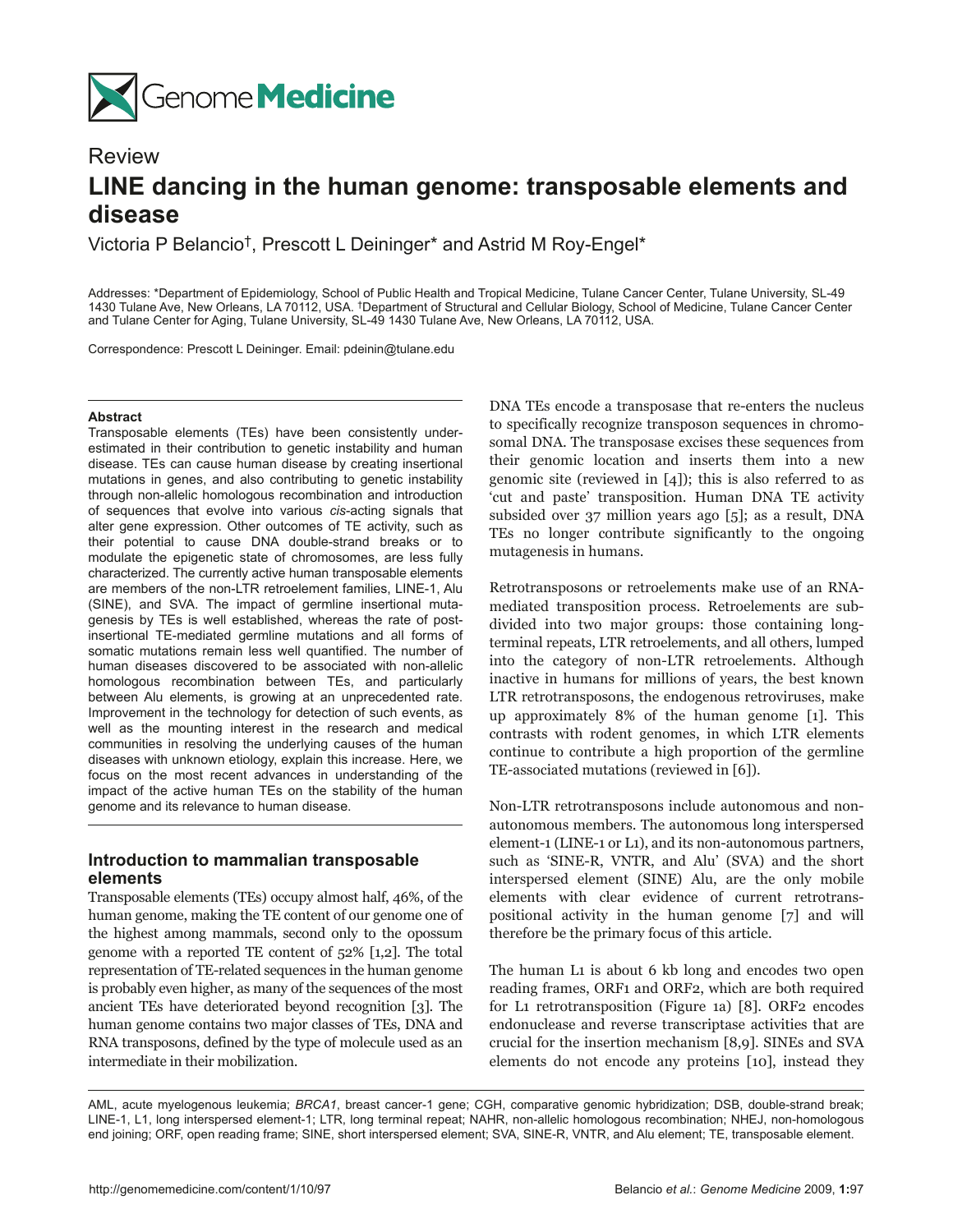

#### **Figure 1**

L1 expression leads to different types of DNA damage. Schematic structures of an SVA element (labeled SVA), showing the CCCTCT repeat, the Alu-derived (A-like) region, the variable number tandem repeat (VNTR) region, and the long terminal repeat (LTR)-derived region; an Alu element (labeled Alu (SINE)), showing left (purple) and right (pink) halves separated by the A-rich region (A) and the variable length A-tail  $((A)_n)$  followed by the 3' region (white), which has a variable length and sequence; and an L1 element (labeled LINE-1), showing open reading frame (ORF)1 (light blue) and ORF2 (dark blue) and the 5' untranslated region, inter-ORF region and 3' untranslated region (white). **(a)** The typical insertion of these elements into the genome, which can lead to insertional mutagenesis. **(b)** Dispersed repetitive elements such as Alu elements can undergo non-allelic homologous recombination, which can cause a deletion (shown) or duplication (not shown). The dashed arrow indicates the potential site of DNA damage by an L1 endonuclease that may help initiate these recombination events. **(c)** Potential outcomes of the repair of the L1-induced double-strand breaks (DSBs). The L1 recognition site is in black; surrounding sequence is in blue; inserted nucleotides are in red. The associated changes are typical of what might be seen with repair of the DSB by non-homologous end joining. It is also possible that the sites are simply re-ligated with no mutation occurring, or alternatively, these sites may cause recombination, as shown in (b).

depend on the presence of the functional L1s, and they are therefore often referred to as L1 parasites [11]. In contrast to L1, Alu elements require only ORF2 of L1 for their mobilization [11,12]. Alu elements are transcribed by RNA polymerase III and encode a variable length adenosinerich region at their 3' end, a critical feature for retrotransposition [10]. SVA is a composite element containing a complex sequence composed of a  $(CCCTCT)$ <sub>n</sub> hexamer repeat region, an Alu-derived region, a variable number tandem repeat (VNTR) region and a retroviral-derived sequence (Figure 1a) [13]. The requirements for SVA mobilization are still poorly understood [13,14].

TE activity has often been assumed to be confined to the germline, early embryogenesis, and potentially cancer cells [15-18]. The most recent reports indicate that expression of L1 RNA (VP Belancio, A Roy-Engel, R Pochampally and

P Deininger, personal communication) and L1 protein [16] occurs in human somatic tissues and that somatic L1 retrotransposition takes place in transgenic mouse models [19,20]. Interestingly, L1 transgenic mice show higher L1 mobilization in somatic tissues than in the germline [19,21]. Other evidence of somatic L1 mobilization comes from a somatic L1 insertion that inactivates the adenomatous polyposis coli (*APC*) gene, leading to colon cancer [22]. There are currently very limited data on the somatic expression of Alu and SVA elements, and we do not have a true appreciation of the level of somatic insertion that is occurring from endogenous elements.

# **Human diseases caused by TE-mediated insertional mutagenesis**

The most obvious form of mutagenesis common to all TEs is the disruption of gene function or regulation resulting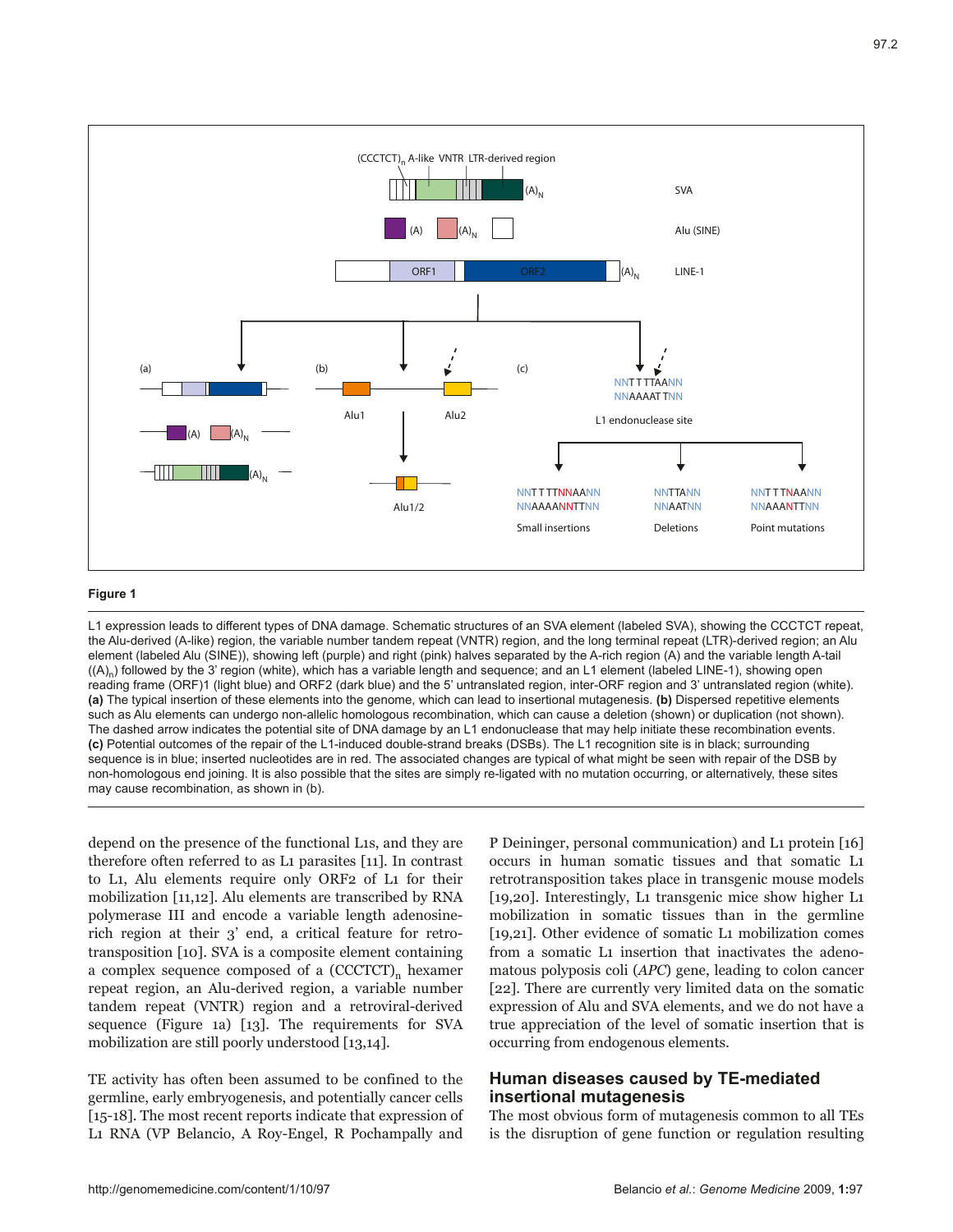from the insertion of new element copies (Figure 1b). The fortuitous discovery of the first known active human L1 was the result of its retrotransposition into the factor VIII gene, causing a *de novo* case of hemophilia [23]. L1, Alu, and SVA are reported to cause a broad range of human diseases (reviewed in [7,10,24]). Examples include a diverse collection of diseases, such as neurofibromatosis, choroideremia, cholinesterase deficiency, Apert syndrome, Dent's disease, β-thalassemia, and Walker-Warburg syndrome. Because of the relatively random insertion process, there is great diversity in the type of genetic diseases associated with TE insertions. However, there is a very strong overrepresentation of X-chromosome-linked diseases caused by TEs that could be a result of ascertainment bias (that is, X-linked genetic defects are more easily detected because of the single X-chromosome in males or could also reflect the higher density of L1 elements on the X chromosome). Compilations of the known human diseases attributed to TE insertions (33 Alu, 11 L1, and 4 SVA) are provided in recent reviews [7,10]. Most of these diseases are due to germline insertions and have been detected as rare recessive diseases. However, some cases of cancers have been identified that are probably somatic mutations in which a TE insertion has disrupted a critical gene, such as *BRCA1* and *BRCA2* in breast cancer or *APC* in colon cancer.

### **Interference with gene expression**

Almost all of the reported retroelement insertions that cause human diseases have either interrupted the ORF or inserted in close proximity to a splice site, leading to a major disruption of gene function [7,10]. However, many insertions that do not cause disease may still influence the expression of the genes in which they insert, thus predisposing cells or individuals to disease by slightly changing gene expression. For example, insertion of TE elements might introduce functional splice and polyadenylation sites [25-29], resulting in aberrant processing of some of the transcripts produced by a gene. In addition, they might introduce regulatory regions that would influence the strength of its promoter, or even add promoter sequences [30,31]. It has been suggested that L1 elements inserted in the intron of a gene could cause 'gene breaking' [25,28] that could create proteins truncated from either end, possibly leading to altered functions or dominant-negative effects. In contrast to L1, Alu elements need to accumulate a critical mutation(s) that creates an appropriate functional *cis*-acting sequence (both splicing and polyadenylation) to have this effect [32-34].

# **Human disease caused by post-insertional TE mutagenesis**

# **Recombination**

TEs continue to contribute to genetic instability after insertion through non-allelic homologous recombination (NAHR). The presence of multiple closely related sequences throughout the genome facilitates misalignment of repeated sequences, allowing uneven genetic exchange between alleles that contribute to deletions and duplications (Figure 1c; reviewed in [35,36]). Comparisons of the human and chimpanzee genomes have shown that L1 and Alu recombination deletions caused over a megabase of difference in more than 100 individual deletions [37-39]. Alu elements not only cause deletions, but also seem to contribute to the formation of segmental duplications. A genome-wide set of 2,366 duplication alignments demonstrated the enrichment of Alu elements near the junction between the two duplicated sequences in all cases, suggesting Alu involvement in these rearrangements [40]. These segmental duplications lead to altered expression of the genes located in these regions and result in further instability by promoting non-allelic recombination between duplicated segments, leading to recurrent genetic disease.

TE-mediated NAHR (in particular, recombination between Alu elements) contributes directly to a large variety of genetic diseases. The frequency of this type of genetic rearrangement varies depending on the affected gene (reviewed in [35,41]). Genes such as *MLL-1* (which is involved in acute myelogenous leukemia (AML)) [42], *VHL* (von Hippel-Lindau syndrome) [43], and *BRCA1* (familial breast cancer) [44] seem to be hotspots for Alu-Alu recombination, with a series of independent recombination events occurring with different Alu elements in the region. *BRCA1* has 137 Alus in its introns, making up over 40% of its gene sequence. Studies of *BRCA1* mutations have shown that, in 23 different individuals, 44 of these Alu elements were involved in duplication/deletion events in this gene. *VHL* is also subject to extensive Alu-Alu recombination, with almost a third of its germline mutations resulting from large deletions, and 90% of the mapped events involving Alu-Alu NAHR [45]. Of 30 Alu-Alu recombination events mapped, seven involve one particular Y-subfamily Alu element recombining with other Alus in the gene. The Y-subfamily is young and therefore shows lower than average divergence relative to other genomic Alus, which might explain its high recombination rate. Similar observations implicating a particular 'hotspot' Alu element were reported for multiple cases of rearrangements in the LDL receptor gene causing familial hypercholesterolemia [46], and also for the *SLC7A7* gene, where one Alu accounted for 38% of all rearranged chromosomes in patients with lysinuric protein intolerance [47].

The *MLL1* gene, which is associated with AML, is often involved in chromosomal translocations causing expression of an oncogenic fusion gene. Of the cases of AML without a visible translocation, seven out of nine cases studied involved a duplication caused by Alu-Alu recombination events in intron 1 and 6, which resulted in a duplication of exons 2 to 6 of the gene [42]. Similar duplications have consistently been found in the blood of healthy individuals [48], suggesting that these types of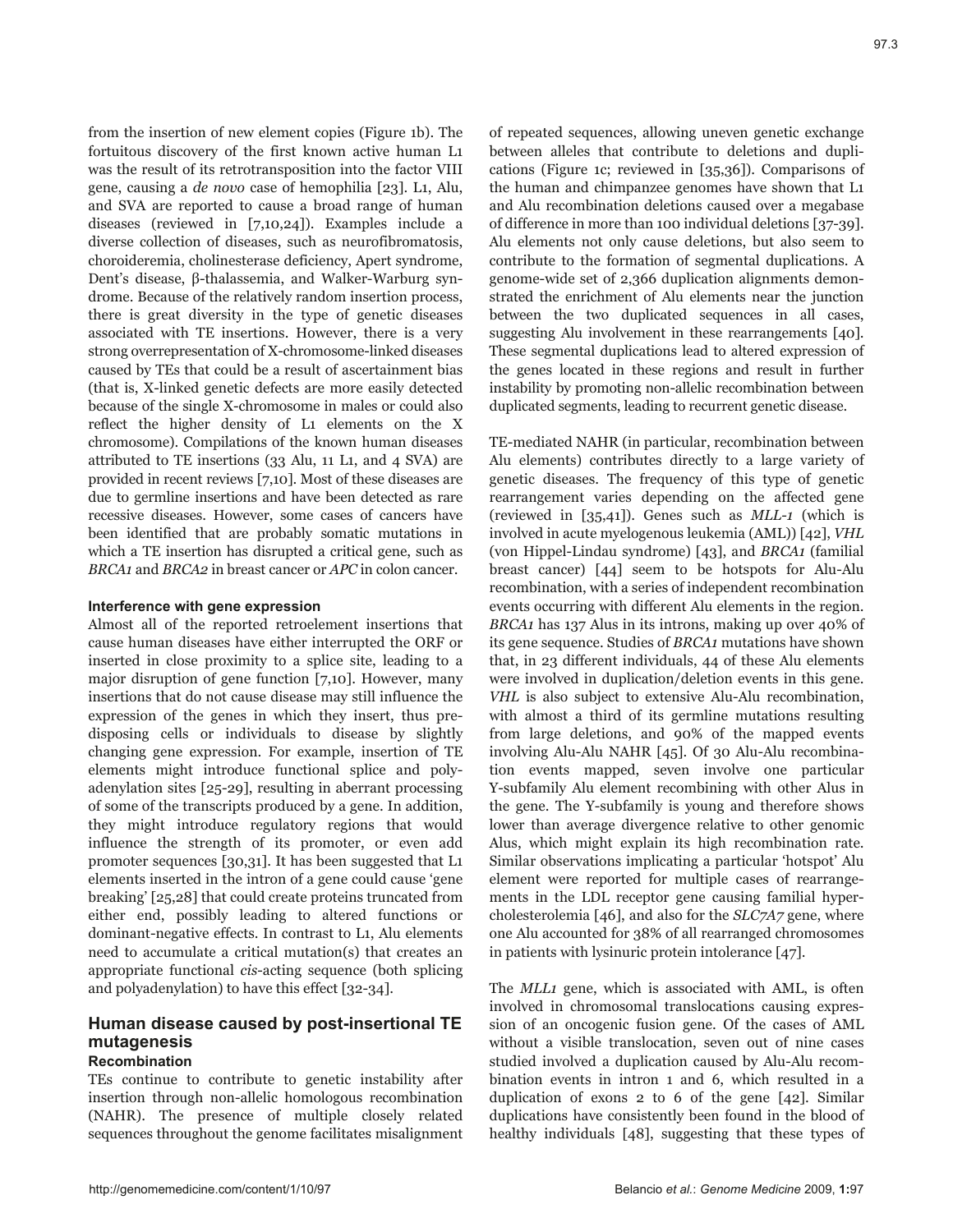recombination events occur spontaneously and regularly throughout the lifespan of an individual. The cellular environment can potentially increase Alu-Alu NAHR. Mutants in *TP53* (which encodes the tumor-suppressor p53) increase these Alu-Alu recombination events, possibly contributing to malignancy. Although it is clear that active human TEs contribute to spontaneous genetic diseases, the exact extent of their involvement in this process remains elusive. This uncertainty makes the contribution of TEs to human diseases difficult to assess, for the most part due to the absence of uniform and reliable diagnostic methods.

# **Detection and diagnosis of diseases caused by TE insertion**

The introduction of PCR technology for diagnostics revolutionized the field of human genetic testing. Within a clinical setting, PCR across the exons of a gene and sequence analysis is commonplace. This approach is great for identifying point mutations and small insertion/ deletion events, but will detect only small TE insertions very near the exons. Most PCR-based tests are inadequate for the detection of the large deletions, rearrangements, and duplications often associated with TE-induced mutagenesis. Awareness of this bias led to the use of alternative methods that can detect copy number variations (CNVs), such as long-range PCR, targeted array comparative genome hybridization (array-CGH) analysis, and multiplex ligation-dependent probe assays (MLPAs). These approaches are better at detection of duplicated or deleted exons that occur from Alu-Alu recombination events. New tests using either MLPA or array-CGH are becoming more commonplace, particularly for diagnostics in cancer, and can detect most genomic duplications and deletions but not larger TE insertions. Traditional Southern blot analysis is still one of the few robust methods for detecting large TE insertions but it is rarely used in diagnostic tests today. The fact that the majority of sporadic human diseases have a subset of cases of unknown etiology leaves a possibility that TE-induced DNA damage may be responsible for at least some of them. In fact, genomic analysis by methods specifically targeting potential involvement of TEs in the sporadic human diseases revealed that a significant proportion of them are, indeed, caused by TEs [43]. One of the most promising technologies for characterizing all of the TE-based variation with minimal ascertainment bias is the potential usage of some of the upcoming nextgeneration DNA sequencing approaches for random sequencing of the entire genome of an individual. However, this approach is still some years from clinical usefulness.

# **L1-associated DNA double-strand breaks**

Recent publications from several laboratories have reported the formation of DNA double-strand breaks (DSBs) associated with L1 expression [49-51]. These DSBs depend on the enzymatic activity of the L1 ORF2 endonuclease domain [51], and their formation triggers

various cellular responses [51,52], including apoptosis, cellular senescence, cell-cycle checkpoints, and DNA repair responses. DSBs are highly mutagenic and can lead to small deletions or insertions if repaired by the nonhomologous end-joining (NHEJ) repair machinery (Figure 1d). L1-induced DSBs may also cause recombination events when repaired by homology-driven repair, potentially leading to large genomic rearrangements (reviewed in [41]). Homologous recombination (HR) repairs damaged genomic sequence either by using the unaltered counterpart as a template in a gene conversion event or through non-allelic homologous interactions that lead to deletions or duplications between the homologous sequences, as described above for Alu element-mediated NAHR. Given that all L1, Alu, and SVA copies in the human genome are generated with target site duplications that contain an L1 endonuclease recognition site, there are roughly 3 million potential cleavage sites adjacent to these elements that may help them contribute to NAHRmediated events. Because many L1-endonuclease-mediated events may lack the typical hallmarks of L1 involvement (such as the target site duplications that normally flank mobilized sequences and a run of adenosines), we cannot currently assess the relative contribution of this process to genetic instability.

# **Modulators of TE activity**

The TE amplification cycle involves complex interactions with various cellular factors and compartments, any of which can be positively or negatively regulated by intrinsic or extracellular environmental factors. The L1 lifecycle and some of its known modulators are depicted in Figure 2.

# **Modulations by the genomic environment**

Levels of TE activity can vary both because of the polymorphism of these elements between different individuals, as well as variations in epigenetic regulation of TE loci. Even though each human genome averages 500,000 L1 copies, of which about 3,000 are full-length and roughly 200 are potentially functional [1,53], only a handful of elements have high levels of activity in each genome [53]. The rest have mutated sufficiently to lose most or all retrotransposition potential. All of the highly active elements found to date are polymorphic in the population, with each individual probably having a different assortment of active elements [53]. Because these loci consist of the youngest L1 integration events, they have had the least time to accumulate inactivating mutations and are more likely to remain active. In addition to the presence/absence polymorphism of these 'hot' elements, the same L1 loci accumulate distinct point mutations in various individuals that contribute to the diversity in their potential activity [54,55]. Thus, there may be as much as several hundred-fold variability in L1 activity in different individuals [55]. Recent advances in understanding of the sequence components controlling Alu activity [56-58]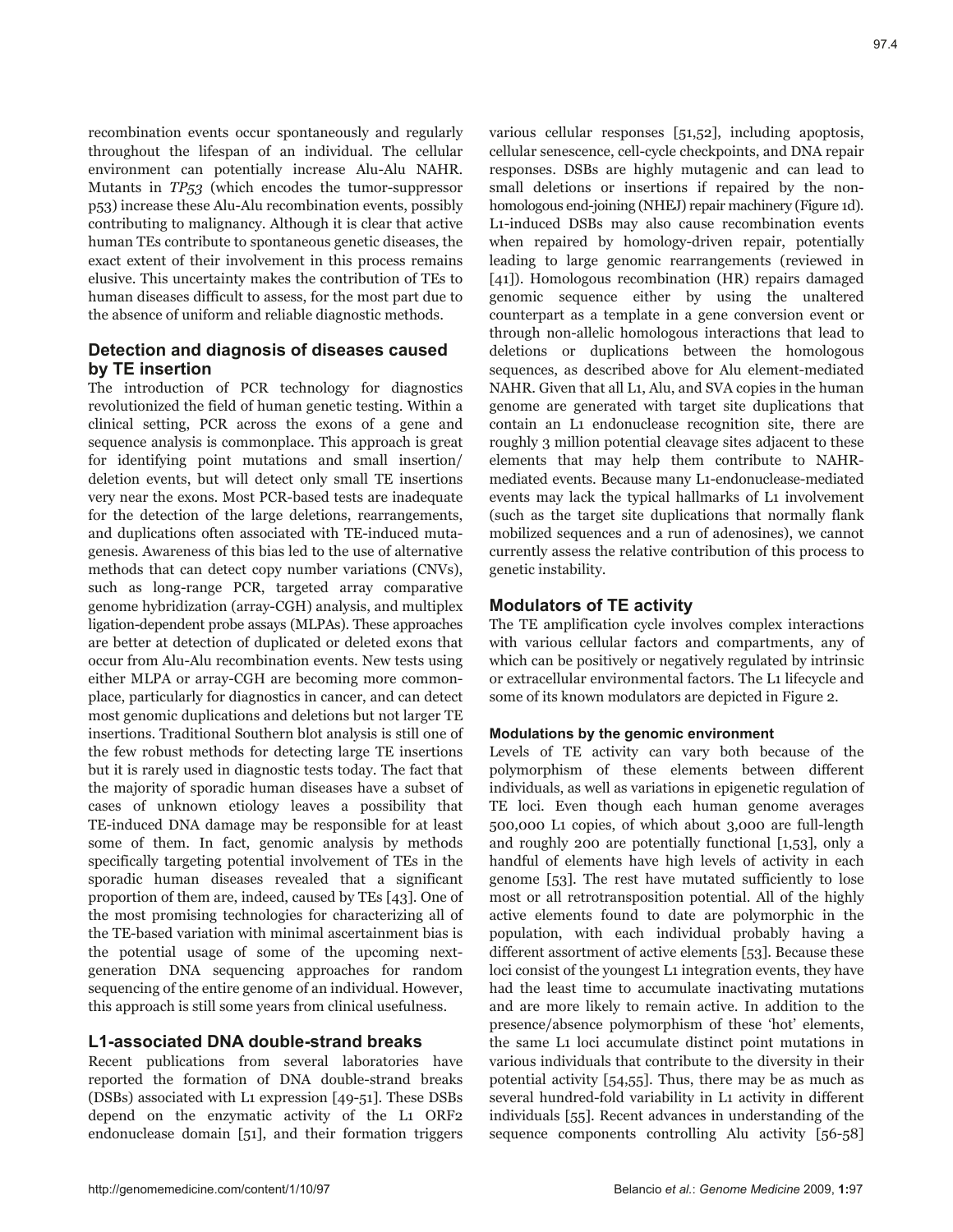

### **Figure 2**

Modulators of the L1 lifecycle. The L1 amplification cycle can be divided into several steps. **(a)** Transcription. L1 amplification initiates with transcription, and regulation of L1 at this step can be modified by epigenetic modifications, DNA methylation, and recruitment of transcription factors. (b) Before leaving the nucleus, the number of retrocompetent full-length L1 transcripts can be reduced by RNA processing through premature polyadenylation and splicing. **(c)** Translation. Full-length L1 enters the cytoplasm to be translated, producing ORF1 and ORF2 proteins for retrotransposition. The two proteins interact with the L1 transcript to form an L1 ribonucleoprotein particle (RNP). RNA interference can affect this step. **(d)** Insertion of a new L1 copy. The L1 RNP reaches the nucleus, where the DNA is cleaved by the L1 ORF2 endonuclease activity. It is proposed that reverse transcription occurs through a process referred to as target primed reverse transcription (TPRT) [71]. The L1 ORF2 reverse transcriptase activity generates the first strand of DNA. DNA repair proteins are likely to be involved in inhibiting the L1 integration step. **(e)** Effects of external stimuli. Ionizing radiation or heavy metals can affect L1 at multiple steps, such as transcriptional activation or altering DNA repair pathways.

indicate that its retrotransposition is also likely to vary in individual genomes.

DNA methylation of the CpG island in the 5' region of L1 [59] is one of the powerful mechanisms controlling L1 promoter activity that minimizes the exposure of genomic DNA to L1-associated damage. The genome-wide hypomethylation of repetitive sequences observed during malignant transformation unleashes L1 expression that is usually tightly regulated in untransformed cells [60]. Methylation of genomic DNA often triggers specific histone modifications, resulting in chromatin remodeling. The role of epigenetic control in L1 expression has recently attracted significant interest, particularly because little is known about the effects of the intronic or near-genic full-length L1 insertions on the epigenetic state of the affected human genes.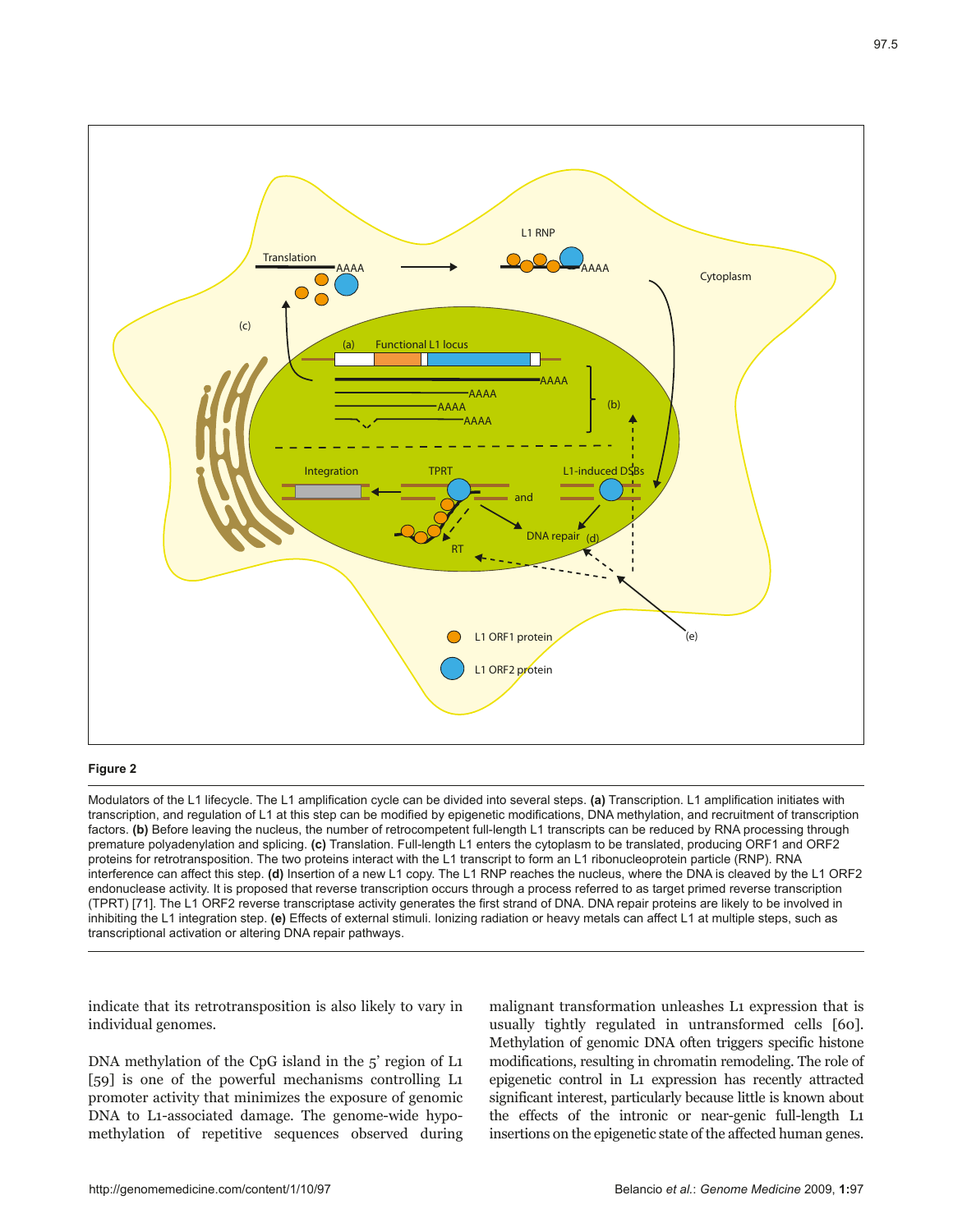### **Modulations by the cellular environment**

Among the multiple cellular pathways influencing L1 expression and activity are DNA methylation, tissuespecific transcription factors (Figure 2a), RNA processing (Figure 2b), and RNA interference (Figure 2c) [25-27,29, 61-63]. In addition, some cellular proteins greatly influence integration (Figure 2d) of L1 and Alu elements; these include DNA repair proteins, such as the ataxia telangiectasia mutated kinase (ATM) and the endonuclease dimer composed of excision repair complementing protein 1 (ERCC1) and xeroderma pigmentosum complement group (XPF) [51,64,65], and also viral defense proteins, such as the apolipoprotein B mRNA editing enzyme, catalytic polypeptide-like 3C (APOBEC3) family of proteins [66,67] (Figure 2). L1 mobilization in NHEJ-negative hamster cells causes the element to lose the endonuclease dependence that it shows in a wild-type genetic background, and it then requires only functional L1 reverse transcriptase to achieve wild-type retrotransposition levels [68]. Because of the diversity of the L1-associated mutagenesis, it will not be surprising if additional DNA repair pathways are reported to modulate L1 activity.

Given the multitude of cellular factors influencing L1 activity, it is easy to imagine that polymorphisms or mutations in any of the genes whose function is important for suppressing L1 activity may have an impact on its contribution to genetic instability. One of the most profound examples is the mouse knockout of DNA-methyltransferase-3-like protein (Dnmt3L), a modulator of *de novo* DNA methylation in the germline, which results in upregulation of the expression of endogenous L1 and LTR elements that coincides with meiotic catastrophe during spermatogenesis [69,70].

### **Modulations by the extracellular environment**

TE activity is influenced not only by the intrinsic cellular environment, but also by external stimuli (Figure 2e). Ionizing radiation, heavy metals (present in cigarette smoke and workplace exposures), anti-cancer therapies, air pollutants, and DNA demethylation agents can locally or systemically cause increases in endogenous TE activity (reviewed in [50,70]), potentially leading to new health problems (such as sporadic cancers) or exacerbating preexisting conditions (such as the rise of a more aggressive cancer phenotype). The mechanisms of the environmental influences on human TE activity are only just beginning to emerge as we are learning more about their interaction with various cellular pathways. Some of the environmental factors enhance TE expression by changing the epigenetic state of the genome; others, such as heavy metals, probably exert their effect by influencing cellular enzymes that are important for keeping TE activity at bay. Because of the early stage of this area of investigation, no diseases have yet been directly associated with increased activity of TEs due to exposure to

environmental toxicants. However, with the new advances in whole-genome studies, some of these crucial questions are likely to be answered in the near future.

### **Conclusions**

TE activity can generate a wide-spectrum of genomic mutations, ranging from point mutations to gross rearrangements with gain of genomic information, as well as interference with normal gene processing and expression after insertion. These mutations contribute to idiopathic human disease. Because of the intimate relationship between L1 activity and multiple cellular processes, it is likely that people with genetic backgrounds that produce defects in any of the pathways influencing the L1 lifecycle are more vulnerable to insult from TEs. Thus, to evaluate the impact of these elements on the stability of the human genome and human disease, it is crucial to take into account their cumulative activity in a specific genetic background as well as the potential modulating effects of the extracellular environment.

The increasing ease of sequencing genomes is likely to help clarify the extent of the contribution of mobile elements to genetic instability in many human diseases. This information is critical in determining the full spectrum of mutations contributing to human disease. However, the full impact of these ubiquitous, high-copy-number elements on the biology of the cell may remain elusive for some time.

### **Competing interests**

The authors declare that they have no competing interests.

# **Authors' contributions**

All authors participated equally in the conception and writing of this article.

# **Acknowledgements**

This article was made possible by grants P20RR020152 (PLD, VPB, and AMR-E), R01GM45668 (PLD), and R01GM079709A (AMR-E) from the National Institutes of Health (NIH) and an EPSCOR grant from the National Science Foundation (PLD). VPB is supported by NIH/NIA grant 5K01AG030074 and an Ellison Medical Foundation New Scholar in Aging award (AG-NS-0447-08). The contents of the article are solely the responsibility of the authors and do not necessarily represent the official views of the National Center for Research Resources or the NIH. Competitive Advantage Funds (2006) from the Louisiana Cancer Research Consortium (LCRC) were also awarded to AMR-E.

### **References**

- Lander ES, Linton LM, Birren B, Nusbaum C, Zody MC, Baldwin J, Devon K, Dewar K, Doyle M, FitzHugh W, Funke R, Gage D, Harris K, Heaford A, Howland J, Kann L, Lehoczky J, LeVine R, McEwan P, McKernan K, Meldrim J, Mesirov JP, Miranda C, Morris W, Naylor J, Raymond C, Rosetti M, Santos R, Sheridan A, Sougnez C, *et al.*: **Initial sequencing and analysis of the human genome.** *Nature* 2001, **409:**860-921.
- 2. Warren WC, Hillier LW, Marshall Graves JA, Birney E, Ponting CP, Grutzner F, Belov K, Miller W, Clarke L, Chinwalla AT, Yang SP, Heger A, Locke DP, Miethke P, Waters PD, Veyrunes F, Fulton L, Fulton B, Graves T, Wallis J, Puente XS, Lopez-Otin C, Ordonez GR, Eichler EE, Chen L, Cheng Z, Deakin JE,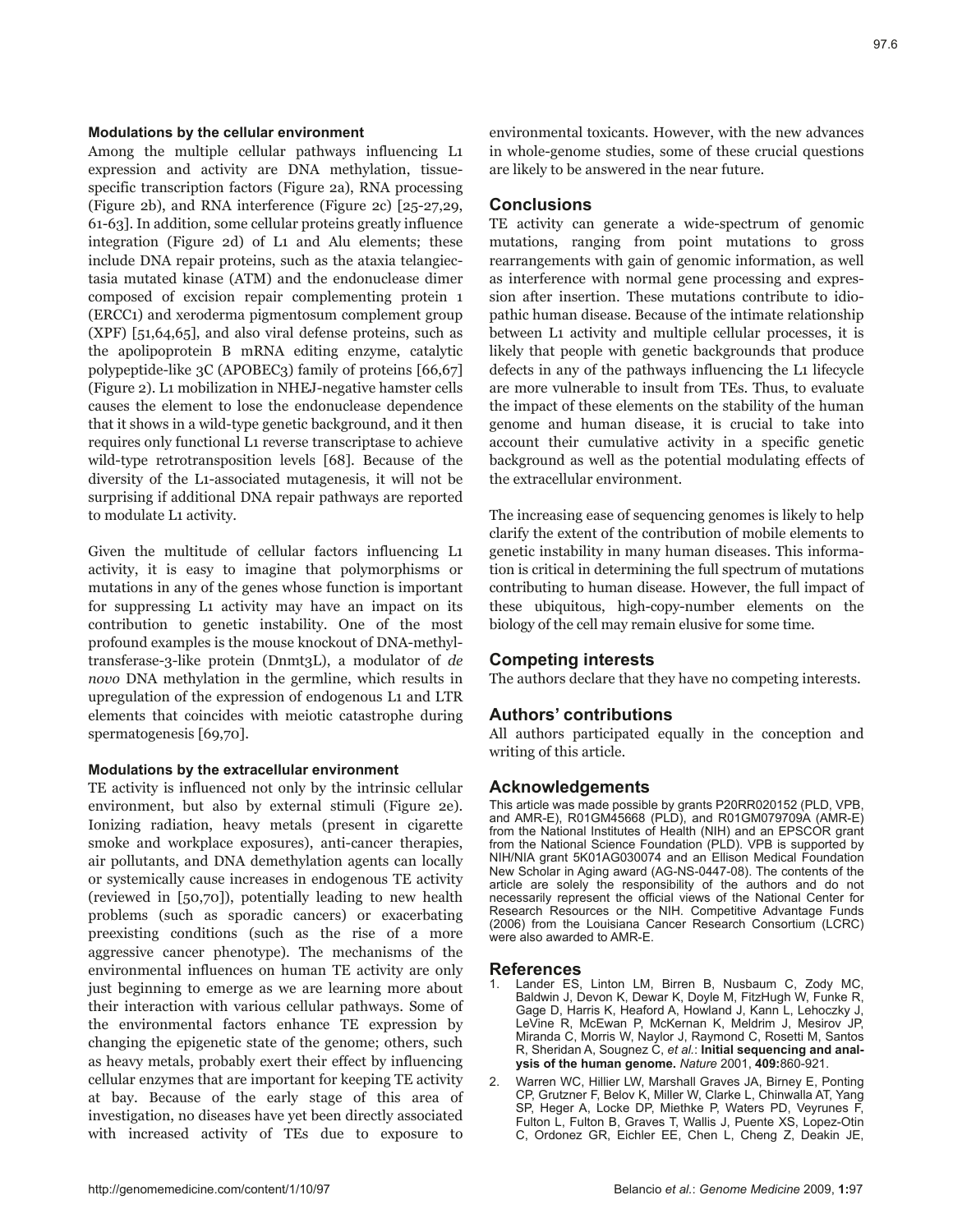Alsop A, Thompson K, Kirby P, *et al.*: **Genome analysis of the platypus reveals unique signatures of evolution.** *Nature* 2008, **453:**175-183.

- 3. Gu W, Castoe TA, Hedges DJ, Batzer MA, Pollock DD: **Identification of repeat structure in large genomes using repeat probability clouds.** *Anal Biochem* 2008, **380:**77-83.
- 4. Sinzelle L, Izsvak Z, Ivics Z: **Molecular domestication of transposable elements: from detrimental parasites to useful host genes.** *Cell Mol Life Sci* 2009, **66:**1073-1093.
- 5. Pace JK, Feschotte C: **The evolutionary history of human DNA transposons: evidence for intense activity in the primate lineage.** *Genome Res* 2007, **17:**422-432.
- 6. Maksakova IA, Romanish MT, Gagnier L, Dunn CA, van de Lagemaat LN, Mager DL: **Retroviral elements and their hosts: insertional mutagenesis in the mouse germ line.**  *PLoS Genet* 2006, **2:**e2-
- 7. Chen JM, Stenson PD, Cooper DN, Ferec C: **A systematic analysis of LINE-1 endonuclease-dependent retrotranspositional events causing human genetic disease.** *Hum Genet* 2005, **117:**411-427.
- 8. Moran JV, Holmes SE, Naas TP, DeBerardinis RJ, Boeke JD, Kazazian HH Jr: **High frequency retrotransposition in cultured mammalian cells.** *Cell* 1996, **87:**917-927.
- 9. Feng Q, Moran JV, Kazazian HH Jr, Boeke JD: **Human L1 retrotransposon encodes a conserved endonuclease required for retrotransposition.** *Cell* 1996, **87:**905-916.
- 10. Belancio VP, Hedges DJ, Deininger P: **Mammalian non-LTR retrotransposons: for better or worse, in sickness and in health.** *Genome Res* 2008, **18:**343-358.
- 11. Dewannieux M, Esnault C, Heidmann T: **LINE-mediated retrotransposition of marked Alu sequences.** *Nat Genet* 2003, **35:**41-48.
- 12. Wallace N, Wagstaff BJ, Deininger PL, Roy-Engel AM: **LINE-1 ORF1 protein enhances Alu SINE retrotransposition.** *Gene* 2008, **419:**1-6.
- 13. Ostertag EM, Goodier JL, Zhang Y, Kazazian HH Jr: **SVA elements are nonautonomous retrotransposons that cause disease in humans.** *Am J Hum Genet* 2003, **73:**1444-1451.
- 14. Wang H, Xing J, Grover D, Hedges DJ, Han K, Walker JA, Batzer MA: **SVA elements: a hominid-specific retroposon family.** *J Mol Biol* 2005, **354:**994-1007.
- 15. Branciforte D, Martin SL: **Developmental and cell type specificity of LINE-1 expression in mouse testis: implications for transposition.** *Mol Cell Biol* 1994, **14:**2584-2592.
- 16. Ergun S, Buschmann C, Heukeshoven J, Dammann K, Schnieders F, Lauke H, Chalajour F, Kilic N, Stratling WH, Schumann GG: **Cell type-specific expression of LINE-1 open reading frames 1 and 2 in fetal and adult human tissues.** *J Biol Chem* 2004, **279:**27753-27763.
- 17. Martin SL: **Ribonucleoprotein particles with LINE-1 RNA in mouse embryonal carcinoma cells.** *Mol Cell Biol* 1991, **11:** 4804-4807.
- 18. Martin SL, Branciforte D: **Synchronous expression of LINE-1 RNA and protein in mouse embryonal carcinoma cells.** *Mol Cell Biol* 1993, **13:**5383-5392.
- 19. An W, Han JS, Schrum CM, Maitra A, Koentgen F, Boeke JD: **Conditional activation of a single-copy L1 transgene in mice by Cre.** *Genesis* 2008, **46:**373-383.
- 20. Kano H, Godoy I, Courtney C, Vetter MR, Gerton GL, Ostertag EM, Kazazian HH Jr: **L1 retrotransposition occurs mainly in embryogenesis and creates somatic mosaicism.** *Genes Dev* 2009, **23:**1303-1312.
- 21. Babushok DV, Ostertag EM, Courtney CE, Choi JM, Kazazian HH Jr: **L1 integration in a transgenic mouse model.** *Genome Res* 2006, **16:**240-250.
- 22. Miki Y, Nishisho I, Horii A, Miyoshi Y, Utsunomiya J, Kinzler KW, Vogelstein B, Nakamura Y: **Disruption of the APC gene by a retrotransposal insertion of L1 sequence in a colon cancer.**  *Cancer Res* 1992, **52:**643-645.
- 23. Dombroski BA, Mathias SL, Nanthakumar E, Scott AF, Kazazian HH Jr: **Isolation of an active human transposable element.** *Science* 1991, **254:**1805-1808.
- 24. Babushok DV, Kazazian HH Jr: **Progress in understanding the biology of the human mutagen LINE-1.** *Hum Mutat* 2007, **28:**527-539.
- 25. Belancio VP, Hedges DJ, Deininger P: **LINE-1 RNA splicing and influences on mammalian gene expression.** *Nucleic Acids Res* 2006, **34:**1512-1521.
- 26. Belancio VP, Roy-Engel AM, Deininger P: **The impact of multiple splice sites in human L1 elements.** *Gene* 2008, **411:**38-45.
- 27. Perepelitsa-Belancio V, Deininger P: **RNA truncation by premature polyadenylation attenuates human mobile element activity.** *Nat Genet* 2003, **35:**363-366.
- 28. Wheelan SJ, Aizawa Y, Han JS, Boeke JD: **Gene-breaking: a new paradigm for human retrotransposon-mediated gene evolution.** *Genome Res* 2005, **15:**1073-1078.
- 29. Han JS, Szak ST, Boeke JD: **Transcriptional disruption by the L1 retrotransposon and implications for mammalian transcriptomes.** *Nature* 2004, **429:**268-274.
- 30. Matlik K, Redik K, Speek M: **L1 antisense promoter drives tissue-specific transcription of human genes.** *J Biomed Biotechnol* 2006, **2006:**1-16.
- 31. Speek M: **Antisense promoter of human L1 retrotransposon drives transcription of adjacent cellular genes.** *Mol Cell Biol* 2001, **21:**1973-1985.
- 32. Chen C, Ara T, Gautheret D: **Using Alu elements as polyadenylation sites: a case of retroposon exaptation.** *Mol Biol Evol* 2009, **26:**327-334.
- 33. Lee YK, Chew A, Phan H, Greenhalgh DG, Cho K: **Genomewide expression profiles of endogenous retroviruses in lymphoid tissues and their biological properties.** *Virology* 2008, **373:**263-273.
- 34. Sorek R, Ast G, Graur D: **Alu-containing exons are alternatively spliced.** *Genome Res* 2002, **12:**1060-1067.
- 35. Deininger PL, Batzer MA: **Alu repeats and human disease.**  *Mol Genet Metab* 1999, **67:**183-193.
- 36. Deininger PL, Batzer MA: **Mammalian retroelements.**  *Genome Res* 2002, **12:**1455-1465.
- 37. Han K, Sen SK, Wang J, Callinan PA, Lee J, Cordaux R, Liang P, Batzer MA: **Genomic rearrangements by LINE-1 insertion-mediated deletion in the human and chimpanzee lineages.** *Nucleic Acids Res* 2005, **33:**4040-4052.
- 38. Han K, Lee J, Meyer TJ, Wang J, Sen SK, Srikanta D, Liang P, Batzer MA: **Alu recombination-mediated structural deletions in the chimpanzee genome.** *PLoS Genet* 2007, **3:**1939-1949.
- 39. Han K, Lee J, Meyer TJ, Remedios P, Goodwin L, Batzer MA: **L1 recombination-associated deletions generate human genomic variation.** *Proc Natl Acad Sci USA* 2008, **105:**19366-19371.
- 40. Bailey JA, Liu G, Eichler EE: **An Alu transposition model for the origin and expansion of human segmental duplications.** *Am J Hum Genet* 2003, **73:**823-834.
- 41. Hedges DJ, Deininger PL: **Inviting instability: transposable elements, double-strand breaks, and the maintenance of genome integrity.** *Mutat Res* 2006, **616:**46-59.
- 42. Strout MP, Marcucci G, Bloomfield CD, Caligiuri MA: **The partial tandem duplication of ALL1 (MLL) is consistently generated by Alu-mediated homologous recombination in acute myeloid leukemia.** *Proc Natl Acad Sci USA* 1998, **95:** 2390-2395.
- 43. Franke G, Bausch B, Hoffmann MM, Cybulla M, Wilhelm C, Kohlhase J, Scherer G, Neumann HP: **Alu-Alu recombination underlies the vast majority of large VHL germline deletions: molecular characterization and genotype-phenotype correlations in VHL patients.** *Hum Mutat* 2009, **30:**776-786.
- 44. Mazoyer S: **Genomic rearrangements in the BRCA1 and BRCA2 genes.** *Hum Mutat* 2005, **25:**415-422.
- 45. Casarin A, Martella M, Polli R, Leonardi E, Anesi L, Murgia A: **Molecular characterization of large deletions in the von Hippel-Lindau (VHL) gene by quantitative real-time PCR: the hypothesis of an Alu-mediated mechanism underlying**